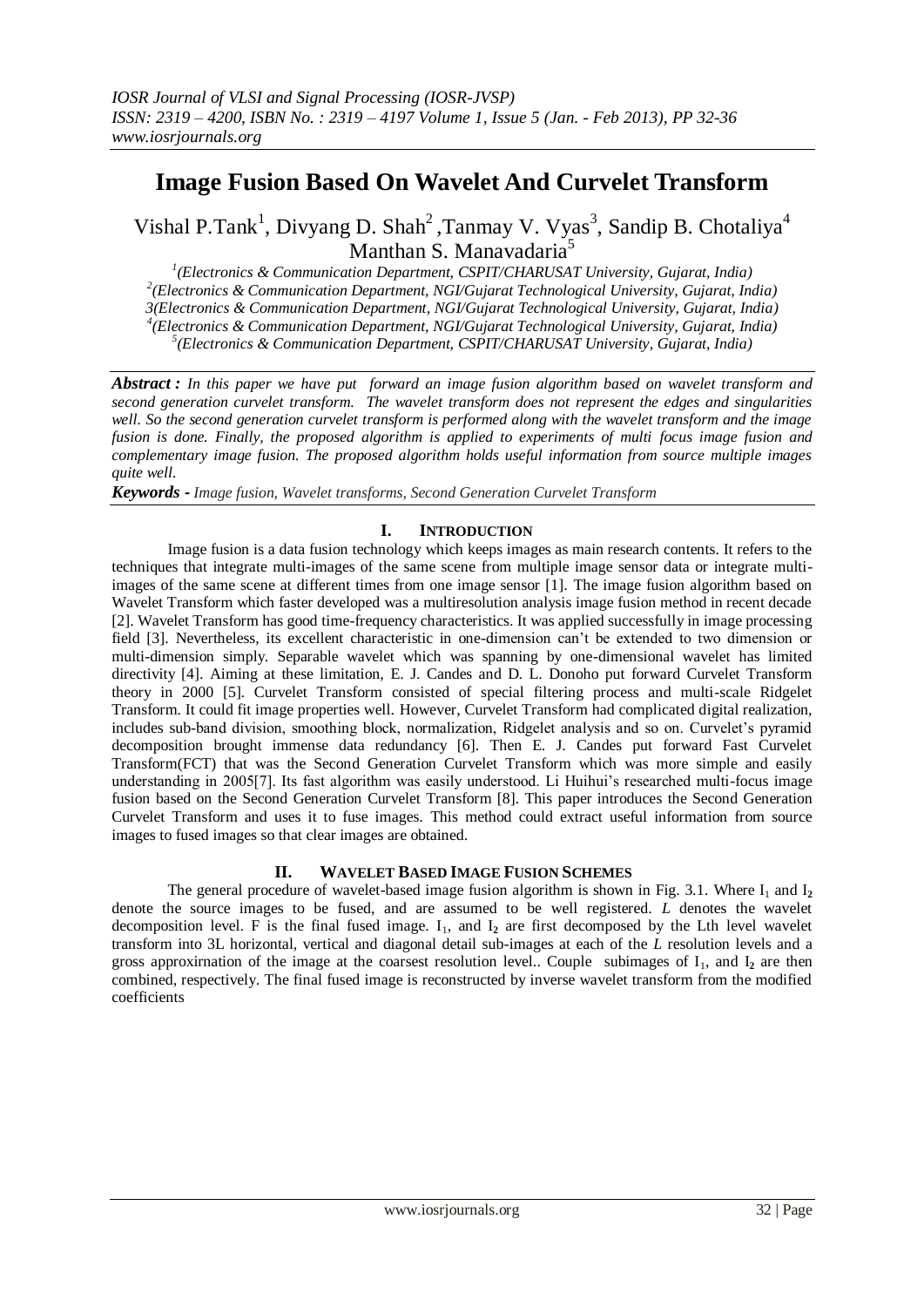

Fig.1 Wavelet based Image Fusion Procedure

### **III. Curvelet Transform**

Curvelet Transform was proposed by Cands and Donoho in 2000, it derived from Ridgelet Transform. They constructed a new Curvelet frame in 2005, it didn't bring Ridgelet Transform different from traditional Curvelet Transform, but gave expression forms of Curvelet basis in the frequency domain; it was true Curvelet Transform.

## **3.1 Why Curvelets?**

On images with *C*2 boundaries, non-optimal systems have the rates.  $E12$ 

|                        | $\left \left f-f_m^F\right \right _{L_2}^2 \asymp O\left(m^{-\frac{1}{2}}\right)$                      |     |
|------------------------|--------------------------------------------------------------------------------------------------------|-----|
| Fourier Approximation: |                                                                                                        | (1) |
| Wavelet Approximation: | $  f - f_m^W  _{L_2}^2 \asymp O(m^{-1})$                                                               | (2) |
| Curvelet Approximation | $\left \left f-f_{m}^{C}\right \right ^{2}_{L_{2}} \asymp O\left(\left(\log m\right)^{3}m^{-2}\right)$ |     |

Curvelet Approximation:(3) As seen from the m-term approximations, the Curvelet Transform offers the closest m-term approximation to the lower bound. Therefore, in images with a large number of  $C^2$  curves (i.e. an image with a great number of long edges), it would be advantageous to use the Curvelet Algorithm.

## **3.2 Continuous Curvelet Transform**

The Continuous Curvelet Transform has gone through two major revisions. The first Continuous Curvelet Transform used a complex series of steps involving the ridgelet analysis of the radon transform of an image. Performance was exceedingly slow. The algorithm was updated in 2003. The use of the Ridgelet Transform was discarded, thus reducing the amount of redundancy in the transform and increasing the speed considerably. In this new method, an approach of curvelets as tight frames is taken. Using tight frames, an individual curvelet has frequency support in a parabolic-wedge area of the frequency domain.



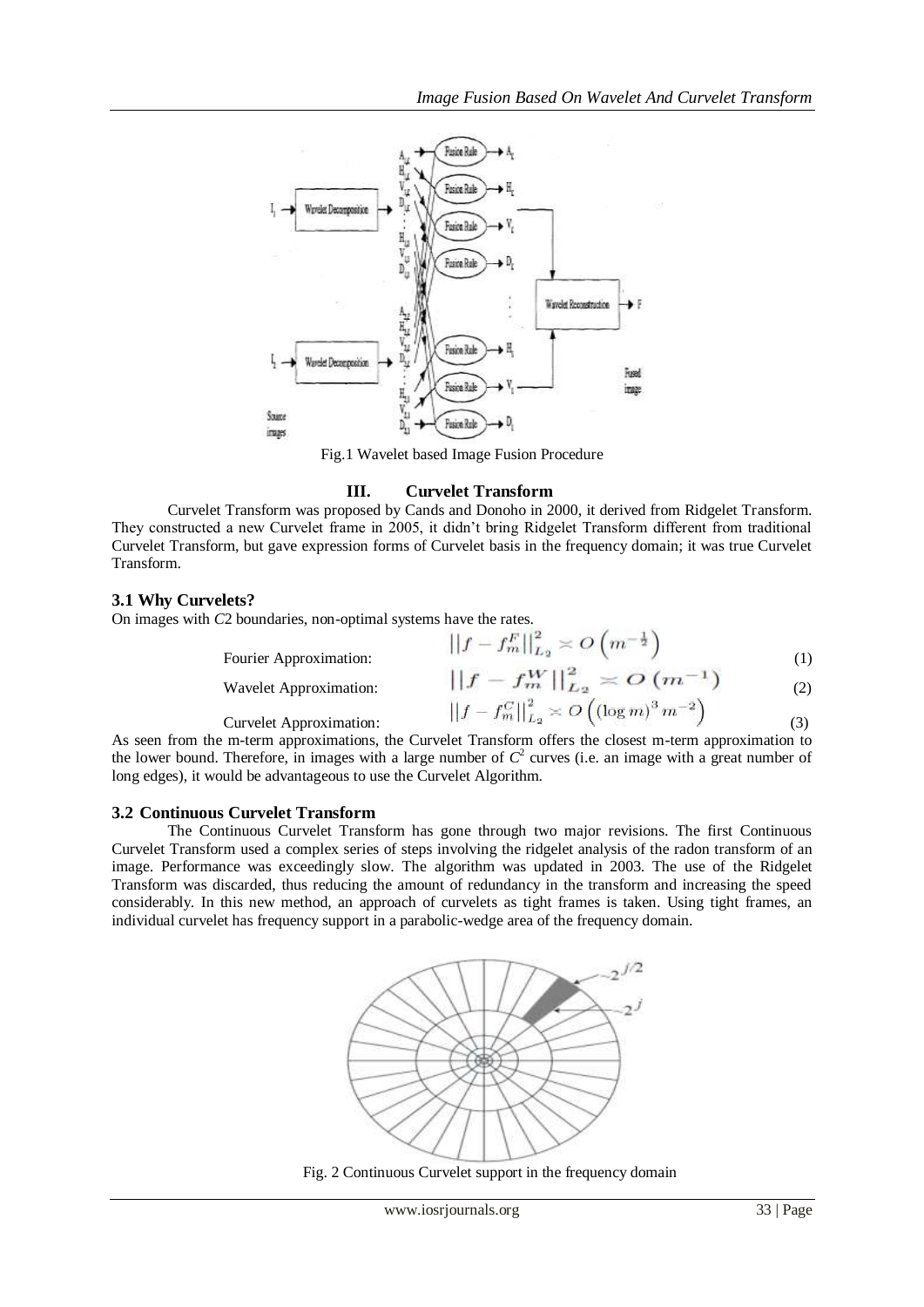A sequence of curvelets are tight frames if there exists some value for *A* such that : (4)

where each curvelet in the space domain is defined as:

$$
\gamma_{j,l,k} = 2^{\frac{2j}{3}} \gamma \left( D_j R_{\theta} x - k_{\delta} \right) \tag{5}
$$

Using the property of tight frames, the inverse of the curvelet transform is easily found as:

$$
f = \sum_{j,l,k} \langle f, \gamma_{j,l,k} \rangle \, \gamma_{j,l,k} \tag{6}
$$

(where  $Dj$  = Parabolic Scaling matrix,  $R_{\theta}$  = Rotation matrix,  $k$  = translation parameter).

#### **3.3 Discrete Curvelet Transform – Wrapping**

Using the theoretical basis in (where the continuous curvelet transform is created), two separate digital (or discrete) curvelet transform (DCT) algorithms are introduced. The first algorithm is the Unequispaced FFT Transform, where the curvelet coefficients are found by irregularly sampling the fourier coefficients of an image. The second algorithm is the the Wrapping transform, using a series of translations and a wraparound technique. Both algorithms having the same output, but the Wrapping Algorithm gives both a more intuitive algorithm and faster computation time. Because of this, the Unequispaced FFT method will be ignored in this paper with focus solely on the Wrapping DCT method.

The Discrete Curvelet Transform is defined as follows :

$$
c(j,\ell,k) = \int \hat{f}(w)\tilde{U}_j(S_{\theta_\ell}^{-1}w) \exp[i\langle b, S_{\theta_\ell}^{-T}w\rangle]dw =
$$
  

$$
\int \hat{f}(S_{\theta_\ell}w)\tilde{U}_j(w) \exp[i\langle b,w\rangle]dw
$$
 (7)

The Wrapping Algorithm has faster computation time. The two implementations essentially differ by the choice of spatial grid used to translate curvelets at each scale and angle.



Fig. 3 Digital Corona of the Frequency Domain

#### **IV. Image Fusion Algorithm Based On Wavelet And Curvelet Transform**

First, we need pre-processing, then cut the same scale from awaiting fused images according to selected region. Subsequently, we divide images into sub-images which are different scales by Wavelet Transform. Afterwards, local Curvelet Transform of every sub-image should be taken, its sub-blocks are different from each others on account of scales' change. The steps of using Curvelet Transform to fuse two images are as follows:

• Resample and registration of original images, we can correct original images and distortion so that both of them have similar probability distribution. Then Wavelet coefficient of similar component will stay in the same magnitude.

• Using Wavelet Transform to decompose original images into proper levels. One low-frequency approximate component and three high-frequency detail components will be acquired in each level.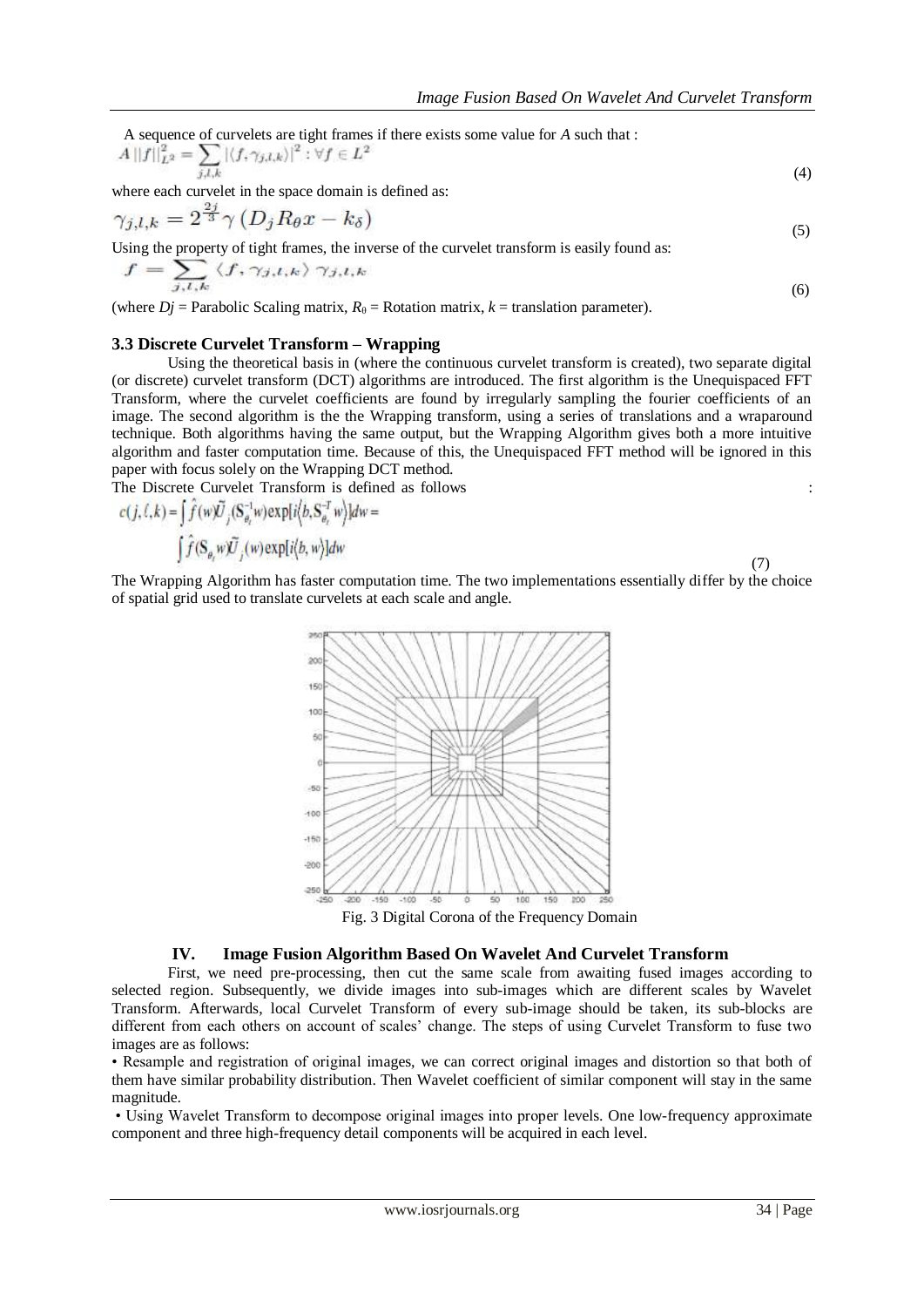• Curvelet Transform of individual acquired low frequency approximate component and high frequency detail components from both of images, neighborhood interpolation method is used and the details of gray can't be changed.

• According to definite standard to fuse images, local area variance is chose to measure definition for low frequency component. Regional activity is defined as a fusion standard of high-frequency components.

• Inverse transformation of coefficients after fusion, the reconstructed images will be fusion images.

#### **V. Image Fusion 5.1 Multi-Focus Image Fusion**

We use multi-focus images to this algorithm. Fig. 4 shows right-focus image. Fig. 5 shows left-focus image. Three fusion algorithms are adopted in this paper to contrast fusion effects. We separately use Discrete Wavelet Transform(DWT), the Second Generation Curvelet Transform that is Discrete Fast Curvelet Transform(DFCT) which is proposed in this paper. According to DWT, we use different fusion standard in different sections. Average operator is used as a fusion standard for low-frequency sub-band.

Choosing the fusion operator based the biggest absolute value is used as a fusion standard for three highfrequency sub-band from the highest scale. Choosing the fusion operator based the biggest local area variance is used as a fusion standard for high-frequency sub-band from other scales. In fig.6 the result of DWT looks worse by contrast; we can see evident faintness in edges. We can acquire the best subjective effect in DFCT. The fused image is the clearest, and detail information are kept as more. We adopt Entropy of fused image, correlation coefficient  $C_{C,C}$  and r.m.s. error  $E_{rms}$  [8] to evaluate the fused quality.







Fig. 4 Right focus image Fig. 5. Left Focus Image Fig. 6 Fused Image of DWT

#### **5.2 Complementary Image Fusion**

In medicine, CT and MRI image both are tomographic scanning images. They have different features. Fig. 7 shows CT image, in which image brightness related to tissue density, brightness of bones is higher, and some soft tissue can't been seen in CT images. Fig. 8 shows MRI image, here image brightness related to amount of hydrogen atom in tissue, thus brightness of soft tissue is higher, and bones can't been seen. There is complementary information in these images. We use the methods of fusion forenamed in medical images, and adopt the same fusion standards.







Fig. 7 CT image Fig. 8 MRI Image Fig. 9 Fused Image of DWT

We make simulation experiments by above fusion methods in comparison.

## **VI. Conclusion**

This paper puts forward an image fusion algorithm based on Wavelet Transform and the Second Generation curvelet Transform. It includes multiresolution analysis ability in Wavelet Transform, also has better direction identification ability for the edge feature of awaiting describing images in the Second Generation Curvelet Transform. This method could better describe the edge direction of images, and analyzes feature of images better. According to it, this paper uses Wavelet and the Second Generation curvelet Transform into fusion images, then makes deep research on fusion standards and puts forward corresponding fusion projects. At